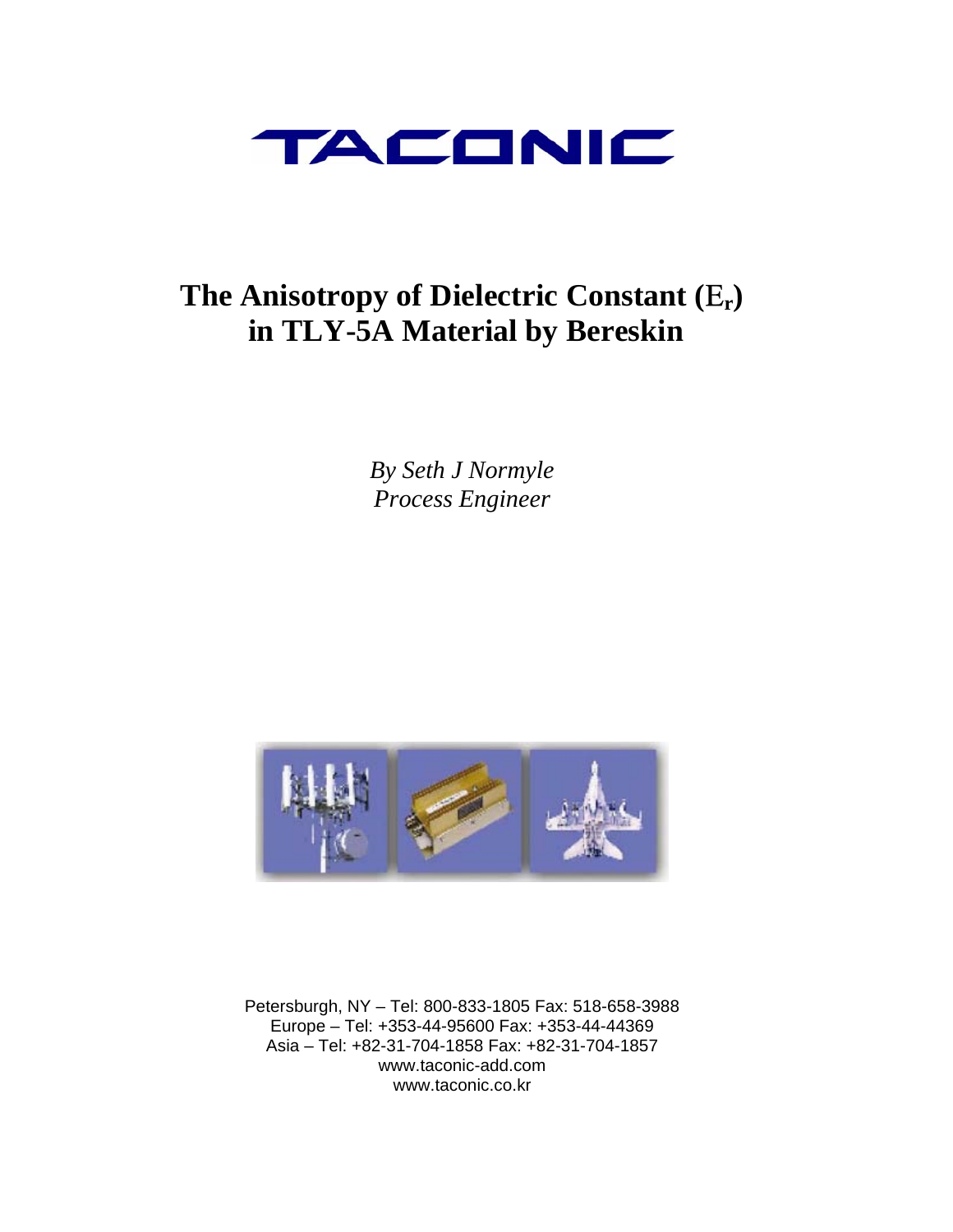### **Background**

The general definition of anisotropy is variation in a given material property with respect to orientation. In the case of woven fiberglass composite laminates such as  $TLY-5A$ ,  $E_r$ anisotropy specifically refers to the differences in dielectric constant in the X and Y plane of the laminate compared with the Z axis. For a laminate material the degree of anisotropy is defined as the ratio of the average  $E_r$  in the X and Y axis to the  $E_r$  in the Z axis.

Degree of anisotropy  $(E_r)$  = Average  $E_r(x, y)$  /  $E_r(z)$ 

In printed circuit boards, the degree of anisotropy has relevance in cases where electric field lines are oriented in perpendicular to the Z axis. For fields in the Z plane,  $E_r$  anisotropy may also impact field fringing effects, effecting equivalent lengths of transmission lines.

# **Method**

To evaluate  $E_r$  in the X and Y planes of Y-5A material a thick test laminate was constructed by sequential lamination from a Y-5A-1870 building block using 1080-74% glass as a bond ply. The thick laminate was pressed in a laboratory scale high temperature/pressure press in keeping with standard Taconic lamination conditions. The final laminate had a thickness of 1.3". The panel was then cut on a panel saw, slicing a strip approximately 60 mils thick from both the length and width of this thick laminate, to obtain test coupons in both the x (fill yarn direction) and y (warp yarn direction).

These pieces were cut to the appropriate size and tested by the Bereskin method (Modified IPC TM-650 2.5.5.5.1). Briefly, two samples of identical thickness are placed in the test fixture under pressure with a standardized copper strip sandwiched in between to create an imbedded stripline resonator. A signal is propagated through the z axis of the sample and the resonant frequency is found. Using the resonant frequency  $E_r$  is derived from the equation:

> $E_r = C / (2.54*F_0*Leq)^2$  Where  $C = speed of light,$  $F_0$  = resonant frequency and Leq  $=$  conductor length including field fringing.

Dissipation Factor (DF) is derived by observing the 3dBm or half power points around the resonant frequency. This procedure is repeated at each harmonic to yield data for  $E_r$  and DF across a frequency bandwidth from ~ 2 - 24 GHz.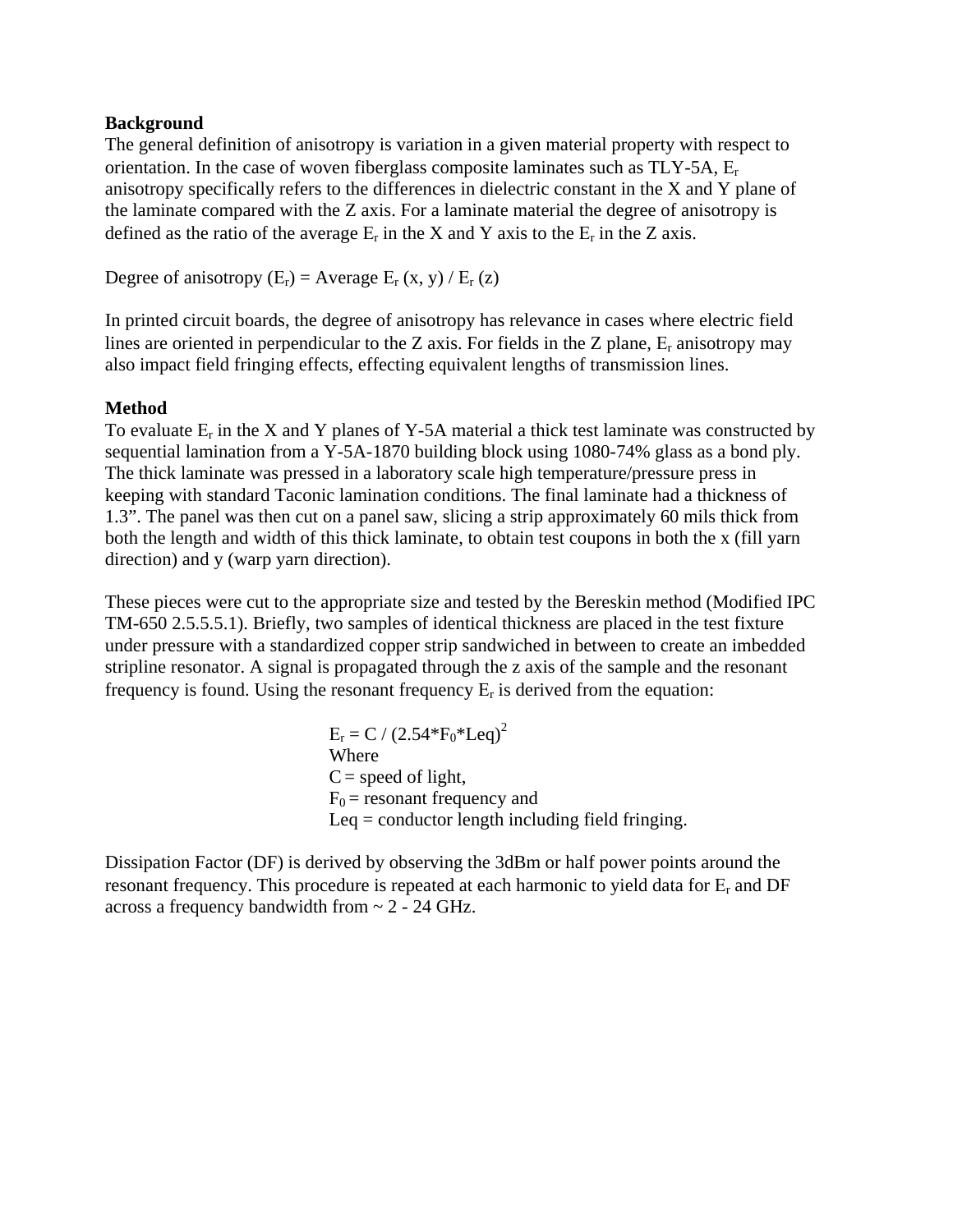# **Results**



*Figure 1*: E<sub>r</sub> results of Y-5A in the x, y and z by Bereskin.

*Table 1***:** Representative values for DF and DK of TLY-5A across frequency. The average Bereskin  $E_r$  across the bandwidth was used to calculate the degree of anisotropy.

|                                         | Avg $E_r$ | <b>DF @ 2 GHz</b> | <b>DF @ 10 GHz</b> | <b>DF @ 20 GHz</b> |
|-----------------------------------------|-----------|-------------------|--------------------|--------------------|
| X (Warp)                                | 2.2824    | 0.00108           | 0.00141            | 0.00168            |
|                                         | 2.2802    | 0.00106           | 0.00137            | 0.00157            |
|                                         | 2.1844    | 0.00050           | 0.00066            | 0.00091            |
| Degree of Anisotropy $(E_r)$ :<br>1.044 |           |                   |                    |                    |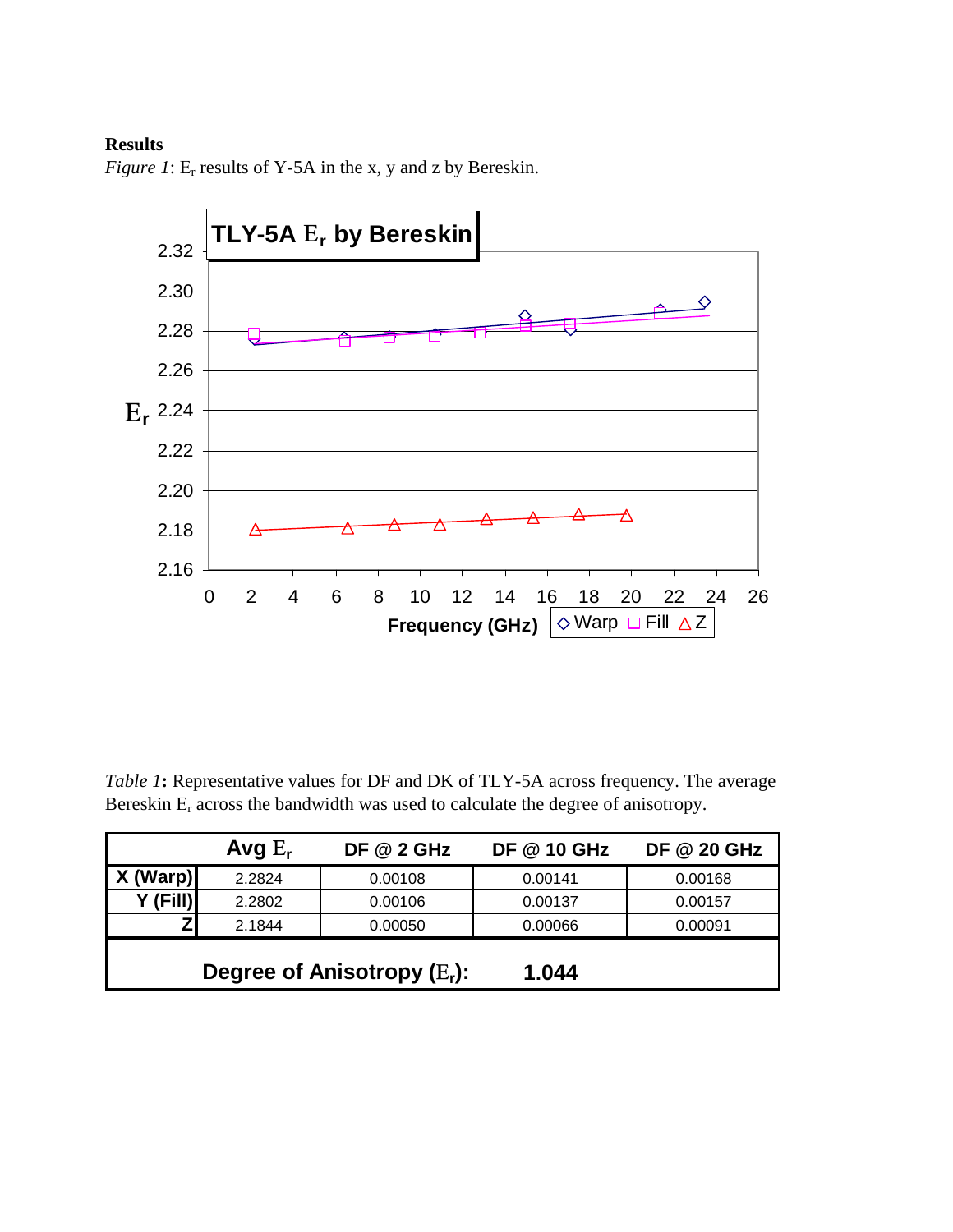

*Figure 2***:** Bereskin DF Results for Y-5A in the x, y and z planes across frequency.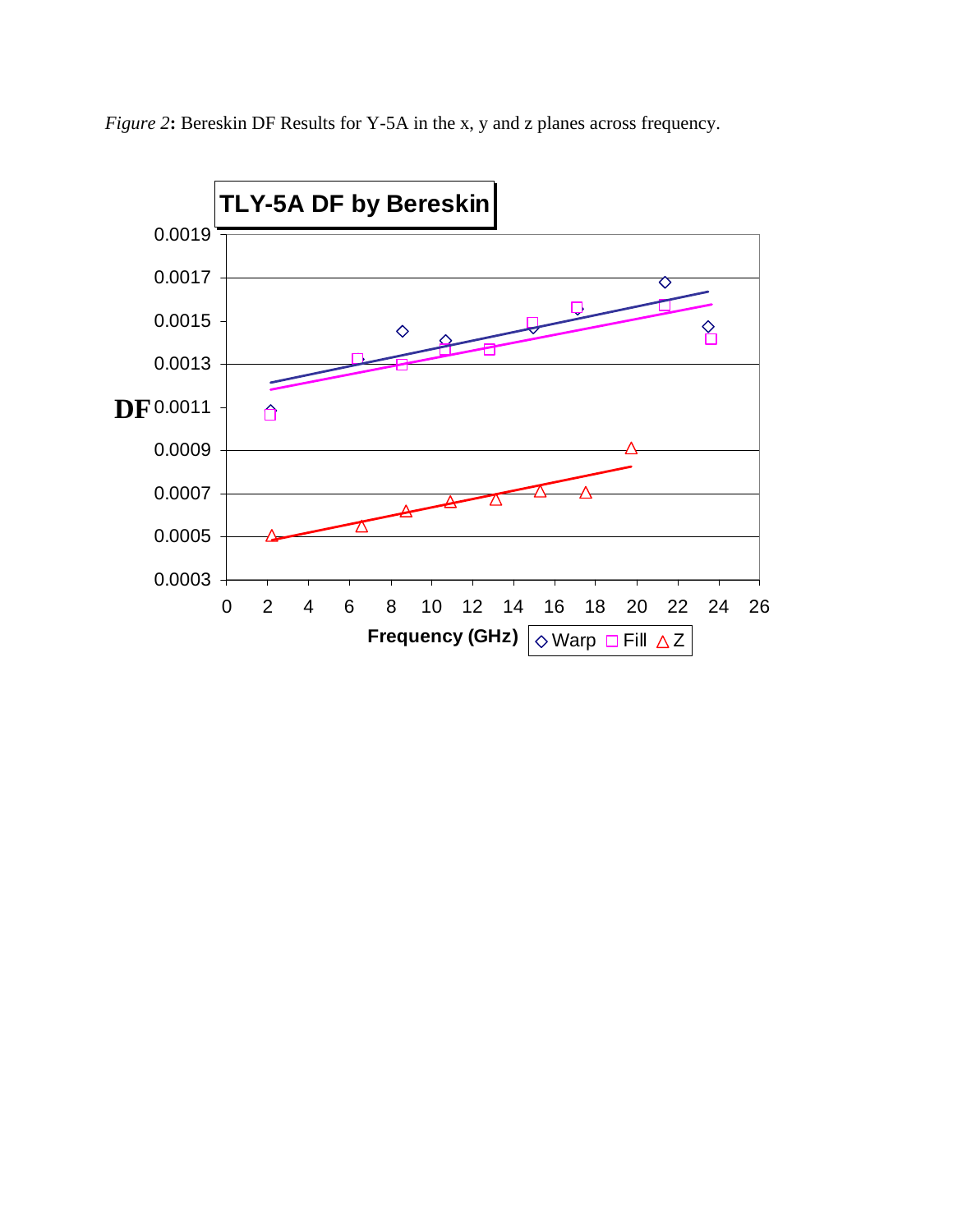### **Discussion**

The results of  $E_r$  testing by Bereskin of TLY-5A illustrate the influence of woven glass on signal propagation through the material. The differences seen between X and Y are likely due to the fabric construction. TLY-5A laminates may contain either 106 or 1080 glass depending on the construction called for. This thick test laminate was made with both 106 and 1080. Both 106 and 1080 glass styles are unbalanced weaves with differing fiber density in the warp and fill directions, effectively creating different resin contents in those planes.

TLY-5A is shown to have a degree of anisotropy for  $E_r$  of 1.044. This corresponds exactly with published values for competitive non-woven laminate materials  $(RT/Du$ roid 5870 = 1.04, see figure 3).

*Figure 3***:** Degree of Anisotropy comparison of TLY-5A with the RT/Duroid product line.

\*Data for RT/Duroid was obtained from product literature, see references. It should be noted that the RT/Duroid data shown in figure 3 was obtained by measuring  $E_r$  at 10 GHz whereas our data were measured up to 23 GHz. Also the published degree of anisotropy for RT/Duroid  $E_r < 2.33$  was estimated.